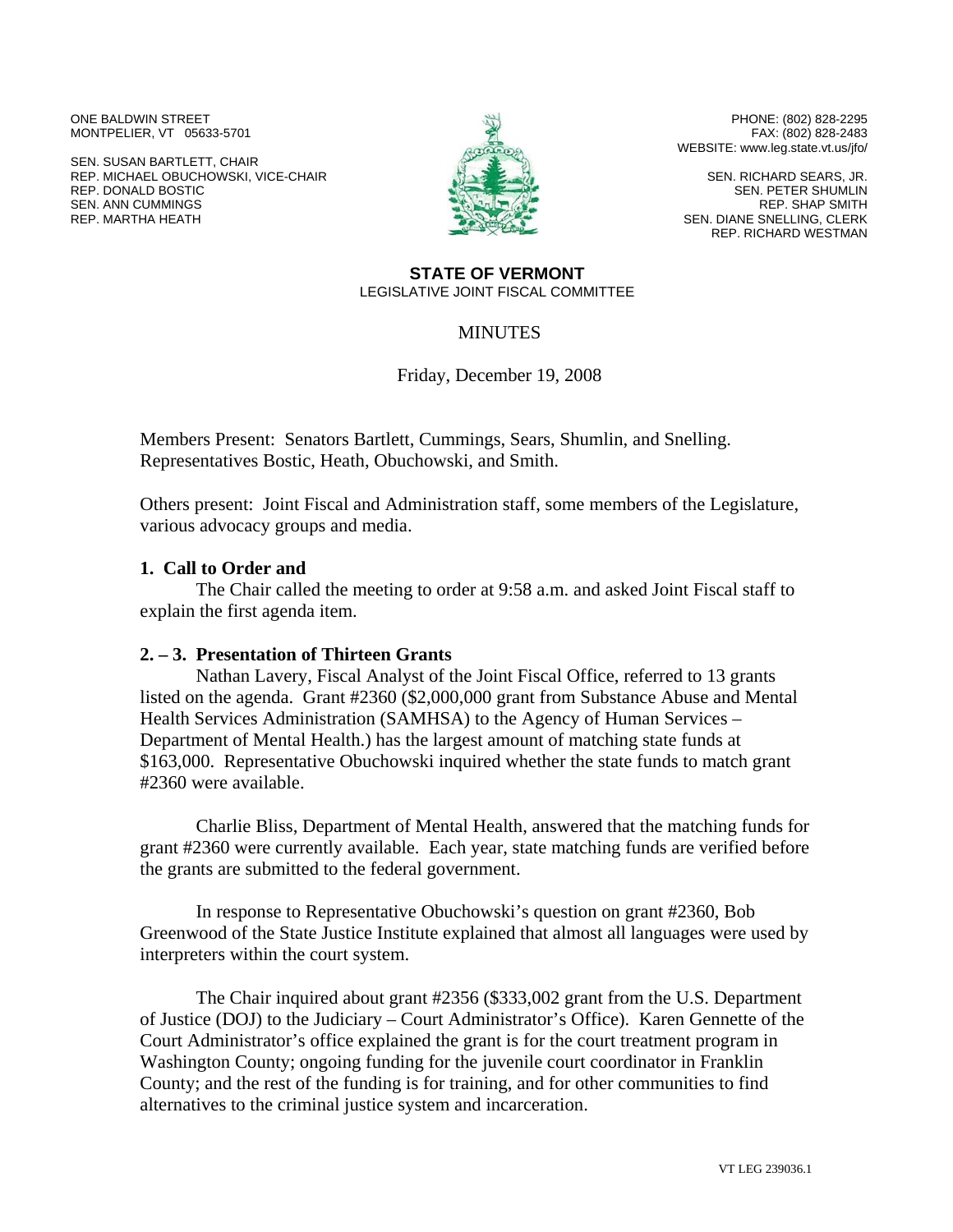Legislative Joint Fiscal Committee December 19, 2008 Minutes Page 2 of 4

The Chair then queried information on grant #2357 (\$212,408 grant from the U.S. Department of Justice (DOJ) to the Judiciary – Court Administrator's Office). Ms. Gennette explained the grant was to support a new e-filing system for domestic abuse cases.

Representative Obuchowski asked about grant #2364 (\$12,000 grant from the National Governor's Association to the Agency of Human Services – Department for Children and Families) as it referenced the Building Bright Futures program, which was within the Administration's proposed FY 2009 rescission plan for reductions. A representative of the Department for Children & Family Services (DCF) was not available to explain the grant. Senator Bartlett volunteered information that the Building Bright Futures Council would still exist if the rescission was accepted to disburse the grant. Representative Obuchowski asked that additional information from the department be provided prior to deliberation on the grant. Mr. Lavery offered that he would continue to communicate with Commissioner Stephen Dale of DCF for information.

Representative Obuchowski inquired about how the grantor of grant #2365 (\$19,140 donation from the Vermont Veterinary Medical Association (VVMA) to the Agency of Agriculture, Food and Markets) was funded. Dr. Matthew Wood, the Assistant State Veterinarian for the Agency, explained that the Vermont Veterinary Medical Association was funded through meeting enrollments, dues from the national organization members, public donations and donations, from the national veterinary medical association. The grant application is to cover a response trailer required by the Pet Evacuation Act in cases for direct response when disasters such as, Hurricane Katrina occurred.

Representative Obuchowski moved that the Committee approve all of the grants (13) except grant #2364 (all JFO grants are listed with brief description on the 12/19/08 JFC agenda). Representative Heath seconded the motion. Mr. Lavery offered that the Administration would be contacted to inquire about more information on grant #2364 (grant descriptions on 12/19/08 agenda). The Committee agreed.

# **4. Committee Discussion/Action on the Administration's Proposed FY 2009 Rescission Plan**

Senator Sears apologized for missing some of the testimony on the rescission plan but as Chair of the Senate Judiciary Committee, he had an obligation to finalize a report to the 2009 legislature. He showed concern for the homeowners' tax rebate program reduction proposal as many of his constituents did not receive property tax bills prior to the September deadline to file for an appeal.

Senator Sears voiced a second concern of the consolidation of the parole offices as it was already apparent that there was a lack of coordination in that area. Senator Sears suggested that any proposals of reductions to corrections should be heard by the Corrections Oversight Committee. Representative Heath offered that the leases to the buildings had expired, and the Committee needed to make a decision or the Department of Corrections would need to find suitable office space quickly. The Chair stated that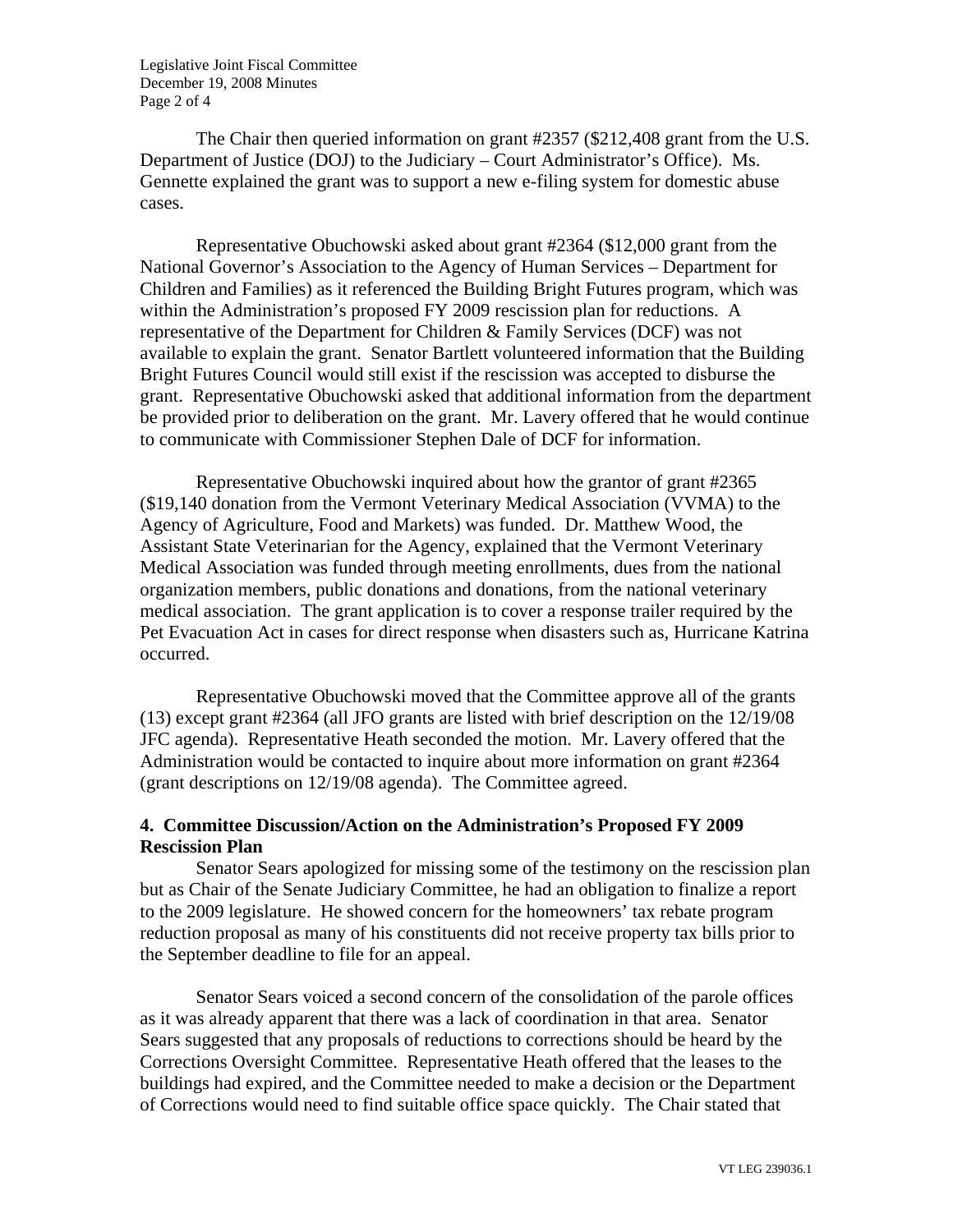Legislative Joint Fiscal Committee December 19, 2008 Minutes Page 3 of 4

Senator Sears' concern for the parole offices was valid, and the Committee would discuss this during recess.

The Chair explained to the attendees that the Committee would take a recess to come to agreement on what portion of the Administration's proposed rescission plan it felt comfortable accepting. She commented that there were no simple or easy answers with the sizable economic downturn Vermont was facing, and the consequences are not known.

Senator Sears asked that the minutes of the meeting reflect that the Committee's intent is that people from Orange and Addison Counties would not have to go to Burlington to see a parole officer as it was not necessary to have an office to give supervision to clients. Parole officers may need to make house calls in those counties. The Committee agreed with Senator Sears' request.

The Chair recessed the meeting at 10:20 a.m.

The Chair reconvened the meeting at 11:21 a.m. and asked for a motion on the Administration's proposed FY 2009 rescission plan. Senator Shumlin moved to reject the proposed rescission plan and Representative Bostic seconded the motion. The Committee unanimously rejected the proposed rescission plan.

Representative Smith thanked Commissioner Reardon for working with the Committee and for all the hard work performed. He commented that the most compelling testimony was from the disabled community, the parents needing the child care subsidy, and the micro businesses, which led the Committee to agreeing on the following changes to the rejected rescission plan: (See handout titled: JFC Alternative to Governor Proposed FY 2009 Rescission Plan).

Commissioner Reardon asked and received confirmation on whether the Committee could recess so he could confer with the Governor on the alternative proposal. He clarified that the alternative proposal set forth by the Committee included that employees of the Judiciary and Legislative branch making a salary of over \$60,000 a year take a 5% reduction in wages through furloughs.

## **Continued Grant Consideration**

Mr. Lavery was asked to explain information received on grant #2364. A conversation with Commissioner Dale of DCF clarified the funding of the grant that the state match of \$10,000 was not necessary to receive the benefits, and that the Vermont Poverty Council, which includes legislative members, would be included in the disbursement decisions of the grant. Senator Shumlin moved to accept grant #2364 with the understanding that the state matching funds would not be expended. Representative Heath seconded the motion. The Committee approved the grant.

The Chair recessed the meeting at 11:40 a.m.